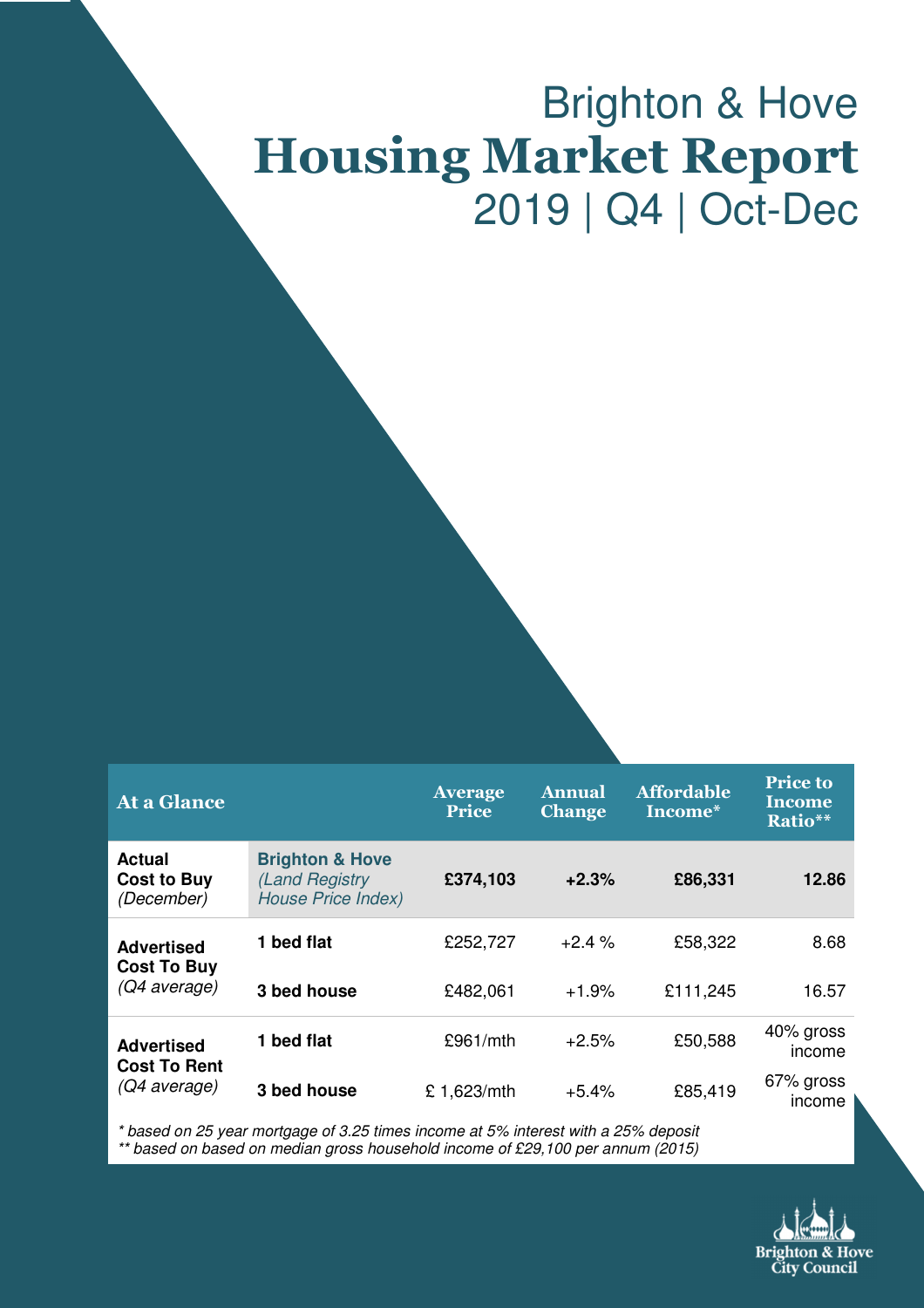### Land Registry House Price Index

Land Registry House Price Index figures show that the average house price in the city is now £374,103, an increase over the last few months and higher than a year ago.

The gap between the average property price for Brighton & Hove and England & Wales has increased with average price in the city now £127,315 (51.6%) higher.

Over the last year, prices in Brighton & Hove have seen a 2.3% increase in comparison to a 2.2% increase nationally.

Sales are still mainly at low levels with a pattern showing seasonal peaks and troughs. The overall trend until March 2016 was a gradual increase. Although in subsequent months, there has been a drop in the levels of sales they remain above that at the beginning of 2009.

The peak in sales in March 2016 could be attributed to the stamp duty changes on second properties, which came into effect on 1 April 2016.



**Source: HM Land Registry**





**Source: HM Land Registry**

### About the data used for this report

The Land Registry House Price Index is a mathematical model that works out the average value of a home in the city based on the sale price of those homes sold more than once since 1995.

Our monitoring is a representative sample of properties that have been advertised in the city during the quarter on the Rightmove website. Whilst this report does not cover the whole rental market, for example, many properties are let quickly through agents or by word of mouth, it is a useful indicator of the market and as it is based on advertised prices it can give an indication of the future trends in prices.

In order to make a comparison of rental costs the report also includes the average advertised rental prices taken from Gumtree and also the rental values based on the data published by Valuation Office Agency.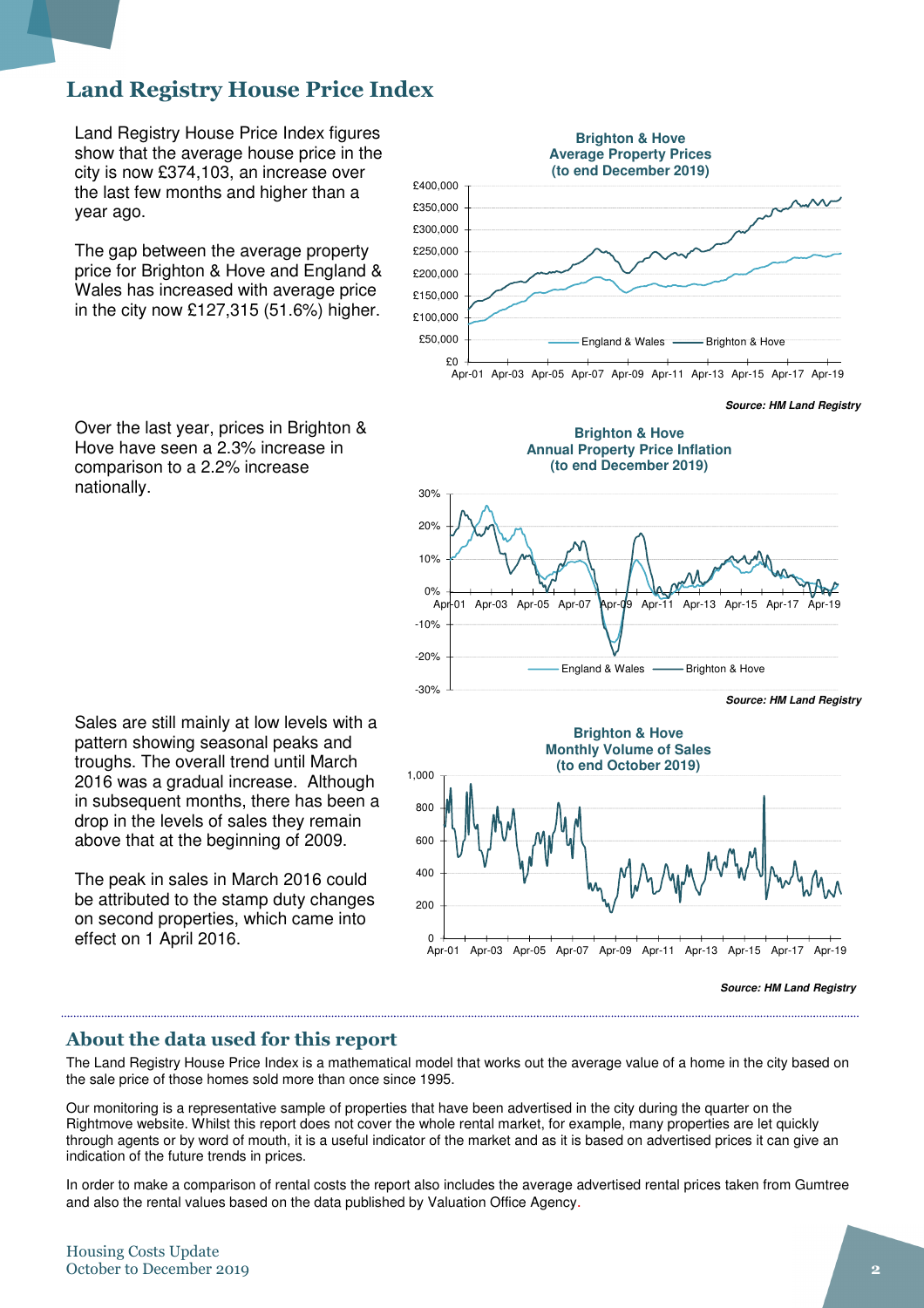### Land Registry House Price Index

The charts below show the Land Registry House Price Index figures for the average price of properties sold in the city since April 2001 broken down by the different property types.

#### **Detached**

Land Registry House Price Index figures show that the average price in the city for a detached property is now £692,233, an increase over the last few months and higher than a year ago.

The gap between the average price for Brighton & Hove and England & Wales has increased with average price in the city now £316,607 (84.3%) higher

### £0 £200,000 £400,000 £600,000 £800,000 Apr-01 Apr-03 Apr-05 Apr-07 Apr-09 Apr-11 Apr-13 Apr-15 Apr-17 Apr-19 **Brighton & Hove Detached: Average Property Prices (to end December 2019)** England & Wales **-** Brighton & Hove

Land Registry House Price Index figures show that the average price in the city for a semi-detached property is now £449,164, an increase over the last few months and higher than a year ago.

The gap between the average price for Brighton & Hove and England & Wales has increased with average price in the city now £217,621 (94.0%) higher

#### **Terraced**

Land Registry House Price Index figures show that the average price in the city for a terraced property is now £401,394, an increase over the last few months and higher than a year ago.

The gap between the average price for Brighton & Hove and England & Wales has increased with average price in the city now £203,287 (102.6%) higher

#### **Flat and apartment**

Land Registry House Price Index figures show that the average price in the city for a flat or apartment is now £305,406, an increase over the last few months and higher than a year ago.

The gap between the average price for Brighton & Hove and England & Wales has increased with average price in the city now £80,059 (35.5%) higher





**Source: HM Land Registry**



**Source: HM Land Registry**



**Source: HM Land Registry**

**Semi-detached**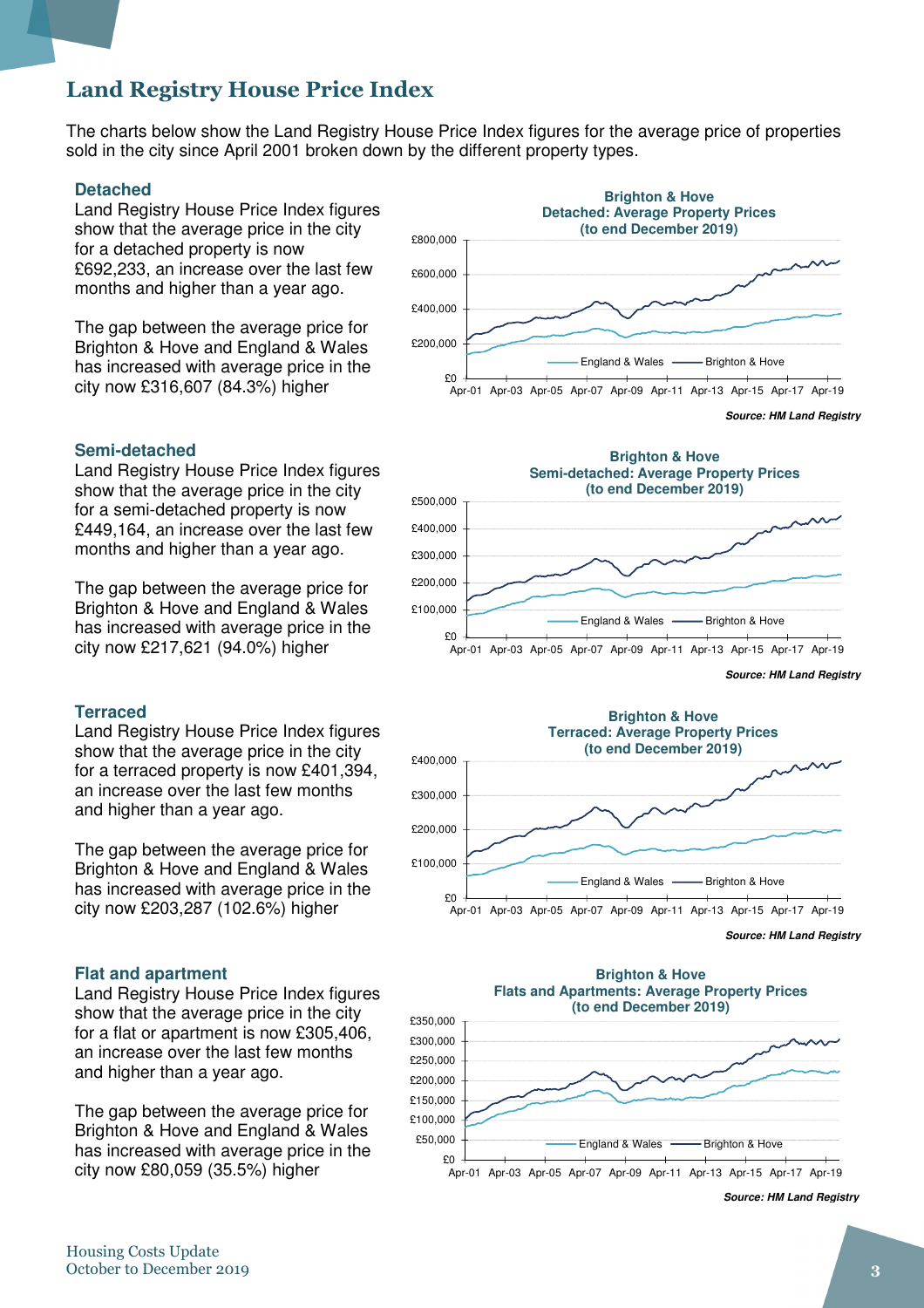### The Advertised Cost to Buy in Brighton & Hove

### **Houses**

| <b>Annual</b><br><b>Average House Prices &amp; Inflation</b> |          |          |                 |  |
|--------------------------------------------------------------|----------|----------|-----------------|--|
| <b>Size</b>                                                  | 2019 Q4  | 2018 Q4  | <b>Increase</b> |  |
| 2 bed                                                        | £389,514 | £380,530 | $+2.4%$         |  |
| 3 bed                                                        | £482,061 | £473,156 | $+1.9%$         |  |
| 4 bed                                                        | £613,564 | £613,856 | $0.0\%$         |  |

| Quarterly<br><b>Average House Prices &amp; Inflation</b> |          |          |                 |  |
|----------------------------------------------------------|----------|----------|-----------------|--|
| <b>Size</b>                                              | 2019 Q4  | 2019 Q3  | <b>Increase</b> |  |
| 2 bed                                                    | £389,514 | £388,470 | $+0.3%$         |  |
| 3 bed                                                    | £482,061 | £481,703 | $+0.1%$         |  |
| 4 bed                                                    | £613,564 | £616,235 | $-0.4%$         |  |



#### Brighton & Hove Average Cost of a House

The annual average advertised asking price for 2-bed and 3-bed houses has increased with 2-bed houses showing the greatest increase at +2.4%. The annual average advertised asking price for 4-bed houses has marginally increased.

Over the quarter there has been an increase in the average advertised asking price for 2-bed and 3-bed houses but a decrease in the average advertised asking price for 4-bed houses.

### **Flats**

| <b>Annual</b><br><b>Average Flat Prices &amp; Inflation</b> |          |          |                 |  |
|-------------------------------------------------------------|----------|----------|-----------------|--|
| <b>Size</b>                                                 | 2019 Q4  | 2018 Q4  | <b>Increase</b> |  |
| <b>Studio</b>                                               | £185,849 | £176,162 | $+5.5%$         |  |
| 1 bed                                                       | £252,727 | £246,777 | $+2.4%$         |  |
| 2 bed                                                       | £366,333 | £355,507 | $+3.0%$         |  |

| Quarterly<br><b>Average Flat Prices &amp; Inflation</b> |          |          |                 |  |
|---------------------------------------------------------|----------|----------|-----------------|--|
| <b>Size</b>                                             | 2019 Q4  | 2019 Q3  | <b>Increase</b> |  |
| <b>Studio</b>                                           | £185,849 | £181,644 | $+2.3%$         |  |
| 1 bed                                                   | £252,727 | £251,053 | $+0.7%$         |  |
| 2 bed                                                   | £366,333 | £368,316 | $-0.5%$         |  |

Brighton & Hove Average Cost of a Flat



The annual average advertised asking price for all flats has increased with studio flats showing the greatest increase at +5.5%.

Over the quarter the average advertised asking price for studio and 1-bed flats has increased with studio flats showing the greatest increased at +2.3%. The quarterly average advertised asking price for 2-bed flats has decreased by -0.5%.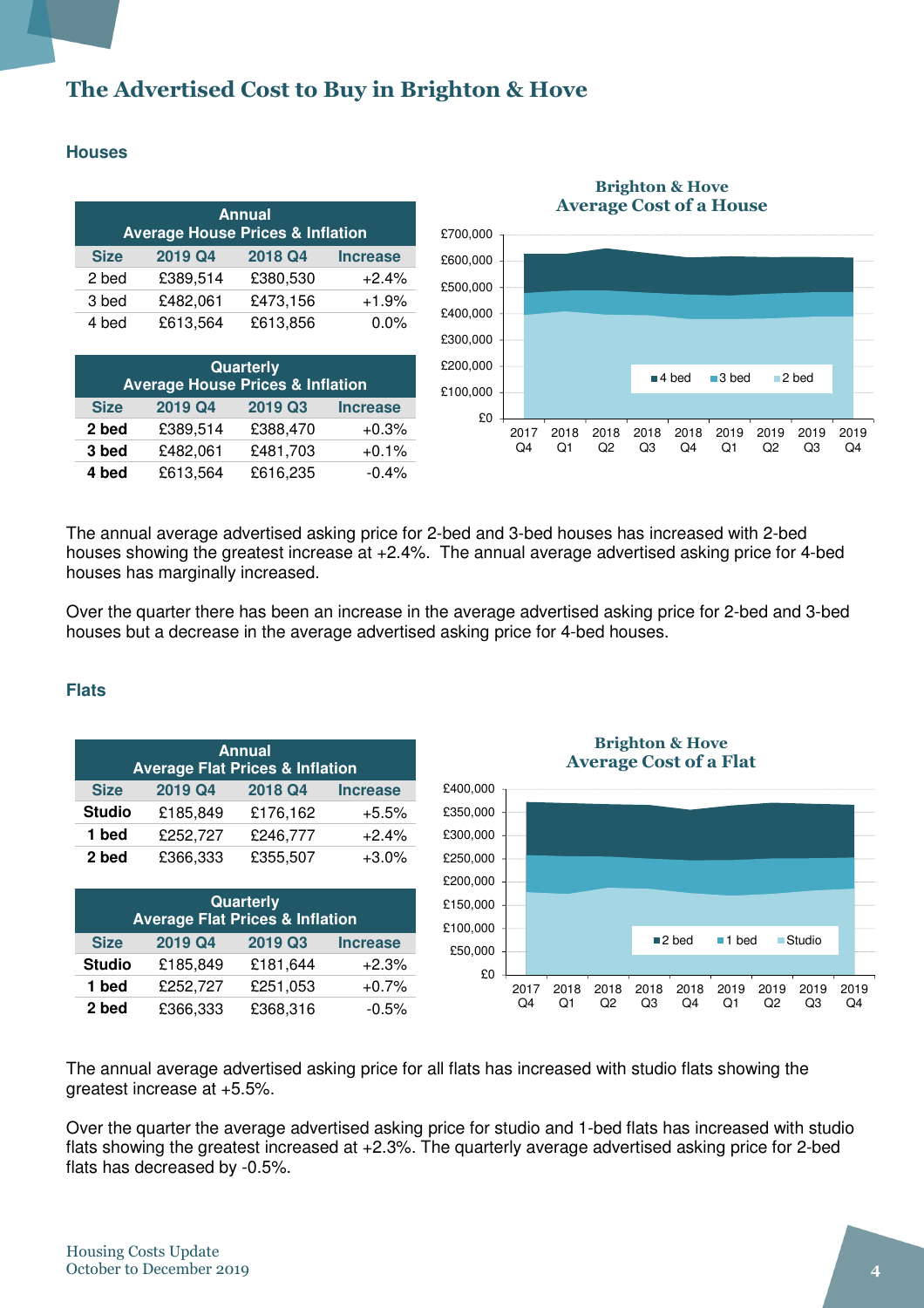### **The Affordability of Buying in Brighton & Hove**

Historically, mortgage lending has usually been limited to around 3.25 times annual income.

The 2015 Brighton & Hove City Council Objectively Assessed Need for Housing report showed that the average household income in Brighton & Hove was £38,300. However, 33% of households earn below £20,000. The average is affected by the number of very high earners in the city.



Brighton & Hove Average property prices and income multipliers

**Objectively Assessed Need for Housing report)**

The Median household income (where 50% of households earn less and 50% of households earn more) in the city is £29,100. We have used this median figure to more accurately reflect the pressures on local residents.

In Brighton & Hove the average 1-bed flat costs over 8½ times the median household annual income and 3-bed house costs over 16½ times the median household annual income.

Households on average incomes must have either a sizeable deposit or borrow significantly in excess of prudent mortgage limits in order to buy. If interest rates rise, it could place a serious financial strain on households who have had to borrow large sums in excess of 3.25 times their income, with every 1% increase in interest rates adding around £90 per month to a £150,000 mortgage.

Mortgage interest rates and availability have been improving in recent years. However, deposits of 25% are now the norm rather than 5% required in previous years. As a result, the income required to finance a home has reduced but the deposit requirement has increased significantly.

| <b>Monthly Cost of Mortgage Repayments</b>                                                  |            |             |  |  |  |
|---------------------------------------------------------------------------------------------|------------|-------------|--|--|--|
|                                                                                             | 1 bed flat | 3 bed house |  |  |  |
| Purchase value of property                                                                  | £252,727   | £482,061    |  |  |  |
| Deposit 25%                                                                                 | £63,182    | £120,515    |  |  |  |
| Total value of mortgage                                                                     | £189,545   | £361,546    |  |  |  |
| Income required*                                                                            | £58,322    | £111,245    |  |  |  |
| Repayment @ 4% **                                                                           | £1,000     | £1,908      |  |  |  |
| Repayment @ 5% **                                                                           | £1,108     | £2,114      |  |  |  |
| Repayment @ 6% **                                                                           | £1,221     | £2,329      |  |  |  |
| $*$ Recad on 2.25 v caloru<br>$*$ Record on a $75%$ renayment mertases repaid ever 25 vears |            |             |  |  |  |

**\* Based on 3.25 x salary \*\* Based on a 75% repayment mortgage repaid over 25 years** 

A sufficient mortgage for the average 1-bedroom flat would require an income of over £58,000 per annum with a £63,000 deposit and a 3-bed home requires an income of over £111,000 with a £120,500 deposit.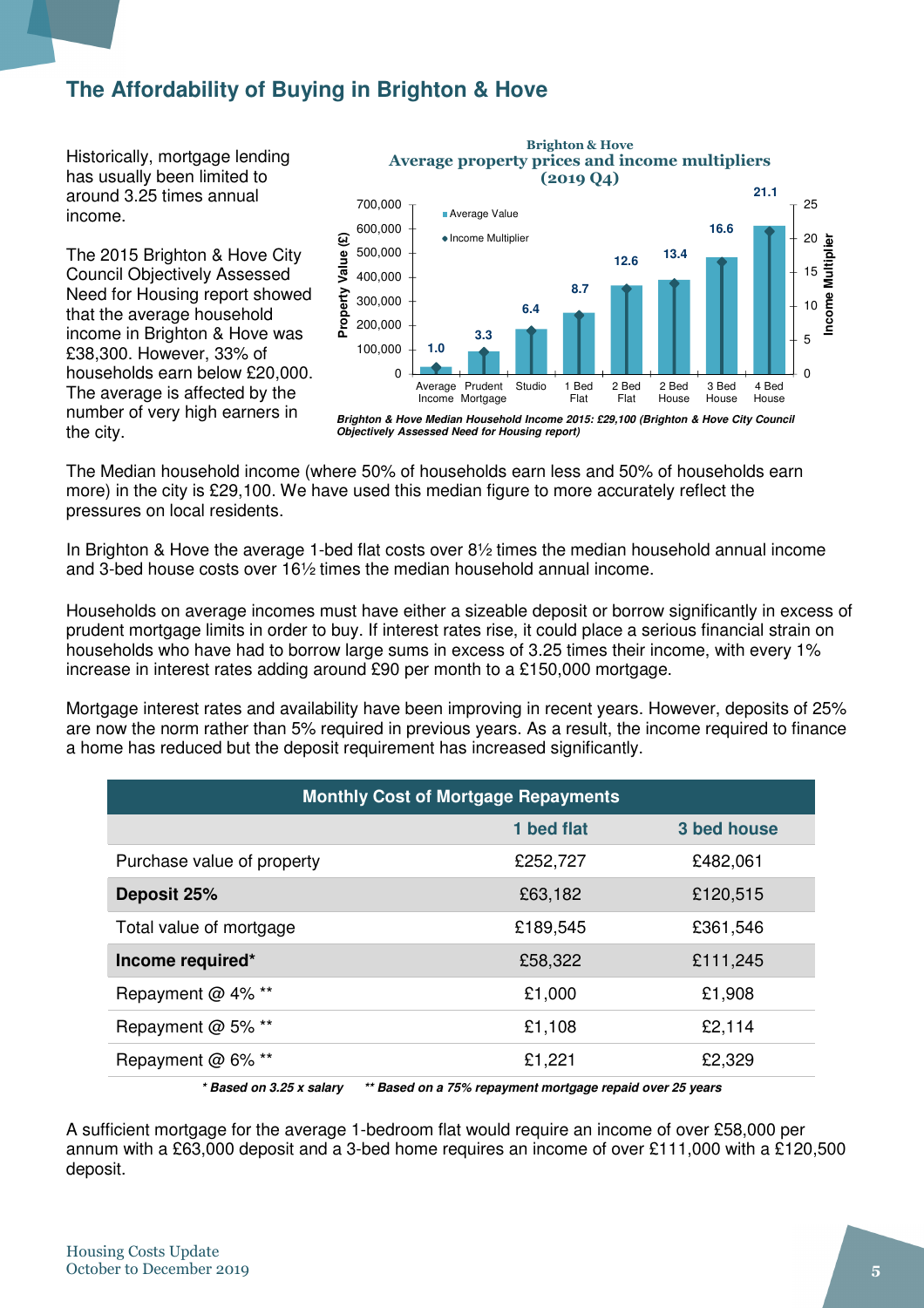## **Data Tables: Advertised Cost to Buy in Brighton & Hove**

| <b>HOUSES</b>                     | 2 Bed<br><b>House</b> | 3 Bed<br><b>House</b> | 4 Bed<br><b>House</b> |
|-----------------------------------|-----------------------|-----------------------|-----------------------|
| <b>Average</b>                    | £389,514              | £482,061              | £613,564              |
| Last Quarter (2019 Q3 Jul-Sep)    | £388,470              | £481,703              | £616,235              |
| % Change from last quarter        | $+0.3%$               | $+0.1%$               | $-0.4%$               |
| Last Year (2018 Q4 Oct-Dec)       | £380,530              | £473,156              | £613,856              |
| % Change from last year           | $+2.4%$               | $+1.9\%$              | 0.0%                  |
|                                   |                       |                       |                       |
| Highest                           | £650,000              | £850,000              | £985,000              |
| Lowest                            | £215,000              | £250,000              | £325,000              |
|                                   |                       |                       |                       |
| Half the prices were higher than  | £389,950              | £475,000              | £600,000              |
| Most frequent price               | £425,000              | £500,000              | £700,000              |
|                                   |                       |                       |                       |
| <b>Average of lowest quartile</b> | £340,000              | £395,000              | £489,950              |
| Last Quarter (2019 Q3 Jul-Sep)    | £325,000              | £391,250              | £500,000              |
| % Change from last quarter        | $+4.6%$               | $+1.0\%$              | $-2.0\%$              |
| Last Year (2018 Q4 Oct-Dec)       | £320,000              | £380,000              | £500,000              |
| % Change from last year           | $+6.3%$               | $+3.9\%$              | $-2.0\%$              |

| <b>FLATS</b>                      | <b>Studio</b> | 1<br><b>Bed Flat</b> | $\mathbf{2}$<br><b>Bed Flat</b> |
|-----------------------------------|---------------|----------------------|---------------------------------|
| <b>Average</b>                    | £185,849      | £252,727             | £366,333                        |
| Last Quarter (2019 Q3 Jul-Sep)    | £181,644      | £251,053             | £368,316                        |
| % Change from last quarter        | +2.3%         | $+0.7\%$             | $-0.5%$                         |
| Last Year (2018 Q4 Oct-Dec)       | £176,162      | £246,777             | £355,507                        |
| % Change from last year           | +5.5%         | $+2.4\%$             | $+3.0\%$                        |
|                                   |               |                      |                                 |
| Highest                           | £275,000      | £525,000             | £850,000                        |
| Lowest                            | £120,000      | £135,000             | £165,000                        |
|                                   |               |                      |                                 |
| Half the prices were higher than  | £180,000      | £250,000             | £349,950                        |
| Most frequent price               | £190,000      | £250,000             | £325,000                        |
|                                   |               |                      |                                 |
| <b>Average of lowest quartile</b> | £165,000      | £220,000             | £290,000                        |
| Last Quarter (2019 Q3 Jul-Sep)    | £165,000      | £220,000             | £290,000                        |
| % Change from last quarter        | 0.0%          | $0.0\%$              | 0.0%                            |
| Last Year (2018 Q4 Oct-Dec)       | £159,975      | £220,000             | £280,000                        |
| % Change from last year           | $+3.1%$       | $0.0\%$              | $+3.6\%$                        |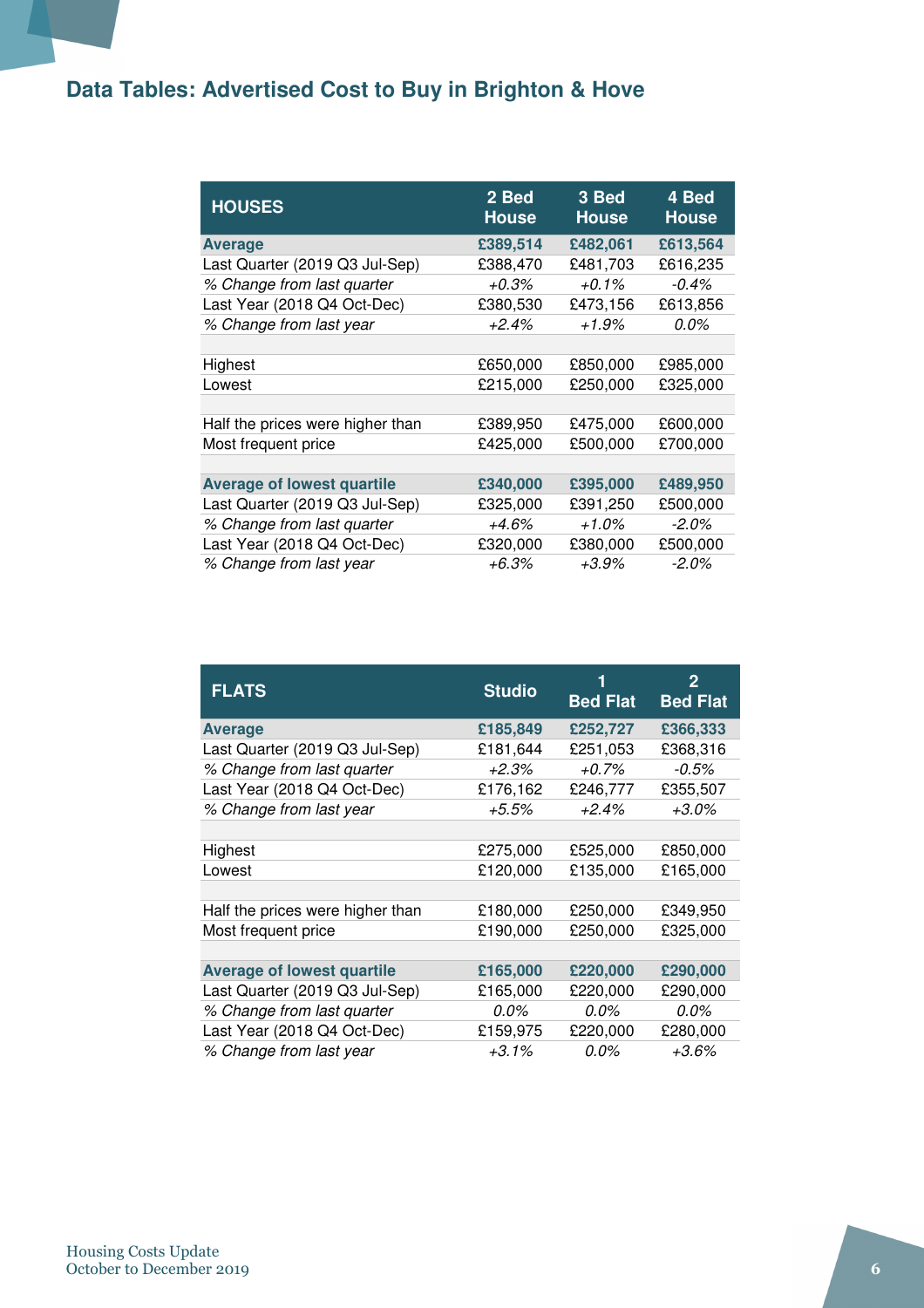### **The Advertised Cost to Rent in Brighton & Hove**

### **Houses**

| <b>Annual</b><br><b>Average Monthly House Rent &amp; Inflation</b> |         |         |                 |  |
|--------------------------------------------------------------------|---------|---------|-----------------|--|
| <b>Size</b>                                                        | 2019 Q4 | 2018 Q4 | <b>Increase</b> |  |
| 2 bed                                                              | £1,320  | £1,278  | $+3.3%$         |  |
| 3 bed                                                              | £1,623  | £1,540  | $+5.4%$         |  |
| 4 bed                                                              | £2,176  | £2,180  | $-0.2%$         |  |

| Quarterly<br><b>Average Monthly House Rent &amp; Inflation</b> |        |        |          |  |  |
|----------------------------------------------------------------|--------|--------|----------|--|--|
| 2019 Q4<br>2019 Q3<br><b>Size</b><br><b>Increase</b>           |        |        |          |  |  |
| 2 bed                                                          | £1,320 | £1,419 | $-7.0\%$ |  |  |
| 3 bed                                                          | £1,623 | £1,618 | $+0.3%$  |  |  |
| 4 bed                                                          | £2,176 | £2,174 | $+0.1%$  |  |  |

Brighton & Hove Average Monthly Cost to Rent a House



The annual average advertised cost of renting 2-bed and 3-bed houses has increased with 3-bed houses showing the greatest increase at +5.4%. The annual average advertised cost of renting a 4-bed has decreased by -0.2%.

The quarterly average advertised cost of renting 3-bed and 4-bed houses has increased with 3-bed houses showing the greatest increase at +0.3%. The quarterly average advertised cost of renting a 2 bed house has decreased by -7.0%.

### **Flats**

| <b>Annual</b><br><b>Average Monthly Flat Rent &amp; Inflation</b> |         |         |                 |  |  |
|-------------------------------------------------------------------|---------|---------|-----------------|--|--|
| <b>Size</b>                                                       | 2019 Q4 | 2018 Q4 | <b>Increase</b> |  |  |
| Room                                                              | £533    | £537    | $-0.8%$         |  |  |
| <b>Studio</b>                                                     | £748    | £740    | $+1.1%$         |  |  |
| 1 bed                                                             | £961    | £938    | $+2.5%$         |  |  |
| 2 bed                                                             | £1,298  | £1,264  | $+2.7%$         |  |  |

| Quarterly<br><b>Average Monthly Flat Rent &amp; Inflation</b> |         |         |                 |  |  |
|---------------------------------------------------------------|---------|---------|-----------------|--|--|
| <b>Size</b>                                                   | 2019 Q4 | 2019 Q3 | <b>Increase</b> |  |  |
| Room                                                          | £533    | £592    | $-10.0%$        |  |  |
| <b>Studio</b>                                                 | £748    | £752    | $-0.5%$         |  |  |
| 1 bed                                                         | £961    | £1,047  | $-8.2%$         |  |  |
| 2 bed                                                         | £1,298  | £1,431  | $-9.2%$         |  |  |

Brighton & Hove Average Monthly Cost to Rent a Flat



The annual average advertised cost of renting a flat has increased with 2-bed flats showing the greatest increase at +2.7%, but the annual average advertised cost of renting a room has decreased by -0.8%.

The quarterly average advertised cost of renting a room and all size flats has decreased with rooms showing the greatest decrease at -10.0%.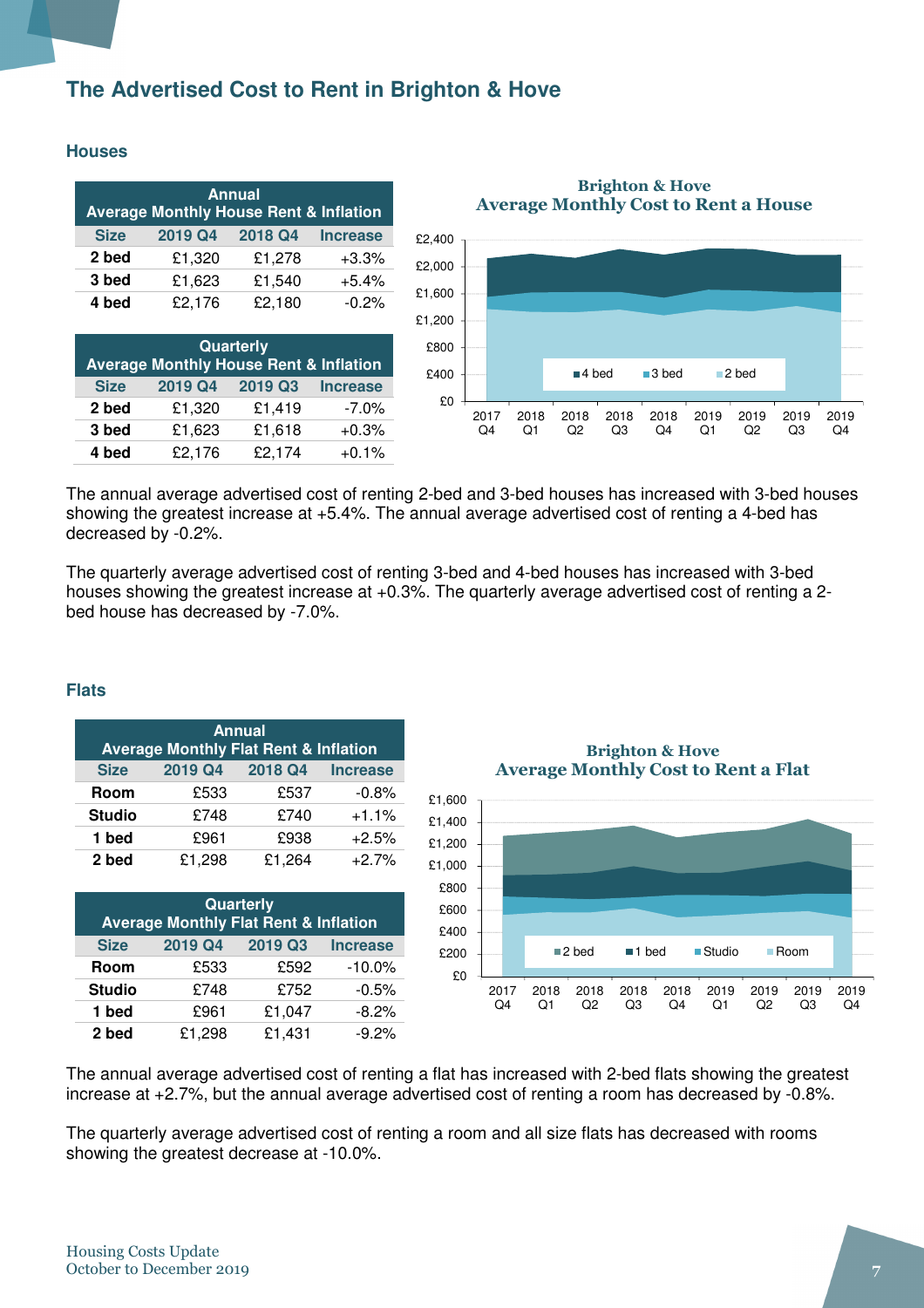### The Affordability of Renting in Brighton & Hove

| <b>Private Sector Rent Levels and Mortgage Comparison</b> |                                  |                                      |                                         |                                        |  |  |  |  |
|-----------------------------------------------------------|----------------------------------|--------------------------------------|-----------------------------------------|----------------------------------------|--|--|--|--|
|                                                           | 2019 Q4                          |                                      | <b>Rent Compared to Mortgage *</b>      |                                        |  |  |  |  |
| <b>Property</b>                                           | <b>Average Rent</b><br>per Month | <b>Equivalent</b><br><b>Mortgage</b> | <b>Annual Income</b><br><b>Required</b> | Rent as a % of<br><b>Purchase Cost</b> |  |  |  |  |
| <b>Room</b>                                               | 533<br>£                         | £91,090                              | £28,028                                 | not applicable                         |  |  |  |  |
| <b>Studio</b>                                             | £<br>748                         | £127,981                             | £39,379                                 | 68.9%                                  |  |  |  |  |
| 1 Bed Flat                                                | £<br>961                         | £164,412                             | £50,588                                 | 65.1%                                  |  |  |  |  |
| 2 Bed Flat                                                | 1,298<br>£                       | £222,082                             | £68,333                                 | 60.6%                                  |  |  |  |  |
| 2 Bed House                                               | 1,320<br>£                       | £225,772                             | £69,468                                 | 58.0%                                  |  |  |  |  |
| <b>3 Bed House</b>                                        | 1,623<br>£                       | £277,612                             | £85,419                                 | 57.6%                                  |  |  |  |  |

### Rent & Mortgage Comparison

**\* Assuming a mortgage at 3.25 times income over 25 years with 5% interest** 

A household renting an average 1-bed flat would be paying £961 per month in rent, which is equivalent to the monthly repayment cost of a £164,412 mortgage. Traditionally, a mortgage of this amount would require an income of £50,588 to finance, 74% above the city average.

During 2003 rents averaged at around 80% of what a mortgage would be on that home. However, prices have risen quicker than rents resulting in rents now covering around 62% of purchase value, and this is before factoring in managing agent fees, maintenance, and other costs. Buy to Let investors should undertake careful financial appraisals to ensure they will receive sufficient returns.

### Rent & Housing Benefit Comparison

The Local Housing Allowance (LHA) is a standard housing benefit rate based on the number and age of people in the household and the number of rooms that the household needs.

The LHA is a maximum amount payable, which may be reduced due to income and savings.

Despite increases in LHA rates for all but non-shared accommodation in April 2019, the local housing allowance is still less than all average rents which could reduce the chances of those on benefits finding an affordable home.

### Brighton & Hove Monthly Average Private Sector Rents & Housing Benefit (2019 Q4) ■ Average Monthly Rent



Note: The housing benefit local housing allowance calculated is only based on the number of bedrooms required, as all tenants are entitled to a kitchen and bathroom.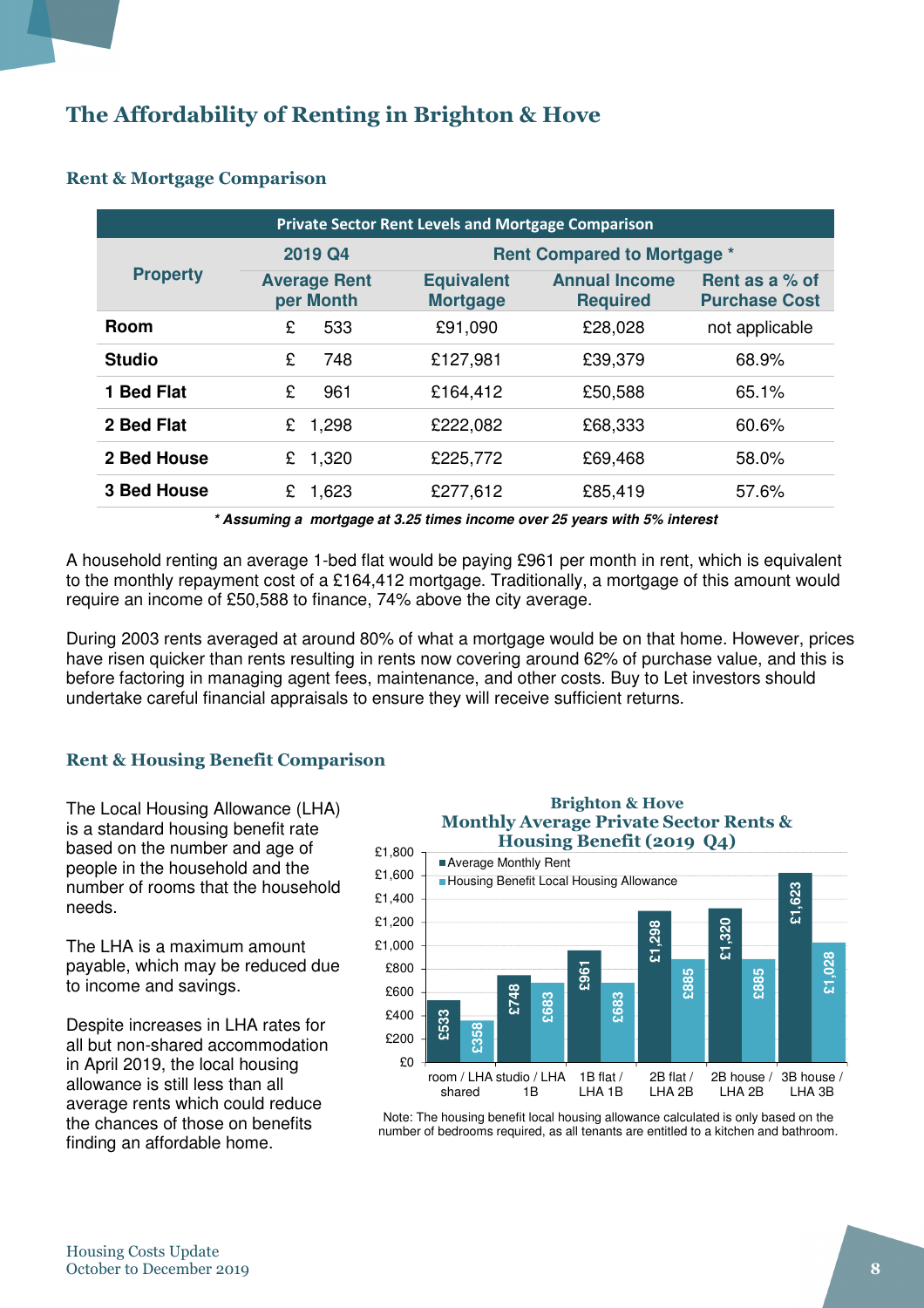# Data Tables: Advertised Cost of Renting in Brighton & Hove

| <b>HOUSES</b>                     | 2 Bed<br><b>House</b> | 3 Bed<br><b>House</b> | 4 Bed<br><b>House</b> |
|-----------------------------------|-----------------------|-----------------------|-----------------------|
| <b>Average</b>                    | £1,320                | £1,623                | £2,176                |
| Last Quarter (2019 Q3 Jul-Sep)    | £1,419                | £1,618                | £2,174                |
| % Change from last quarter        | -7.0%                 | $+0.3%$               | $+0.1\%$              |
| Last Year (2018 Q4 Oct-Dec)       | £1,278                | £1,540                | £2,180                |
| % Change from last year           | $+3.3%$               | $+5.4%$               | $-0.2%$               |
|                                   |                       |                       |                       |
| Highest                           | £1,950                | £2,800                | £3,950                |
| Lowest                            | £950                  | £1,195                | £1,286                |
|                                   |                       |                       |                       |
| Half the prices were higher than  | £1,295                | £1,595                | £2,167                |
| Most frequent price               | £1,200                | £1,250                | £2,080                |
|                                   |                       |                       |                       |
| <b>Average of lowest quartile</b> | £1,150                | £1,400                | £1,976                |
| Last Quarter (2019 Q3 Jul-Sep)    | £1,250                | £1,400                | £1,980                |
| % Change from last quarter        | $-8.0\%$              | 0.0%                  | $-0.2%$               |
| Last Year (2018 Q4 Oct-Dec)       | £1,150                | £1,350                | £1,750                |
| % Change from last year           | $0.0\%$               | $+3.7%$               | $+12.9%$              |

| <b>FLATS</b>                      | <b>Room</b> | <b>Studio</b> | <b>Bed Flat</b> | $\mathbf{2}$<br><b>Bed Flat</b> |
|-----------------------------------|-------------|---------------|-----------------|---------------------------------|
| <b>Average</b>                    | £533        | £748          | £961            | £1,298                          |
| Last Quarter (2019 Q3 Jul-Sep)    | £592        | £752          | £1,047          | £1,431                          |
| % Change from last quarter        | -10.0%      | $-0.5\%$      | $-8.2\%$        | $-9.2\%$                        |
| Last Year (2018 Q4 Oct-Dec)       | £537        | £740          | £938            | £1,264                          |
| % Change from last year           | $-0.8\%$    | $+1.1%$       | $+2.5%$         | +2.7%                           |
|                                   |             |               |                 |                                 |
| Highest                           | £750        | £1,216        | £1,795          | £2,600                          |
| Lowest                            | £300        | £450          | £650            | £895                            |
|                                   |             |               |                 |                                 |
| Half the prices were higher than  | £542        | £750          | £925            | £1,250                          |
| Most frequent price               | £500        | £750          | £950            | £1,250                          |
|                                   |             |               |                 |                                 |
| <b>Average of lowest quartile</b> | £498        | £685          | £865            | £1,100                          |
| Last Quarter (2019 Q3 Jul-Sep)    | £542        | £695          | £825            | £1,250                          |
| % Change from last quarter        | -8.1%       | $-1.4\%$      | +4.8%           | $-12.0\%$                       |
| Last Year (2018 Q4 Oct-Dec)       | £499        | £675          | £825            | £1,100                          |
| % Change from last year           | $-0.2\%$    | $+1.5%$       | $+4.8%$         | $0.0\%$                         |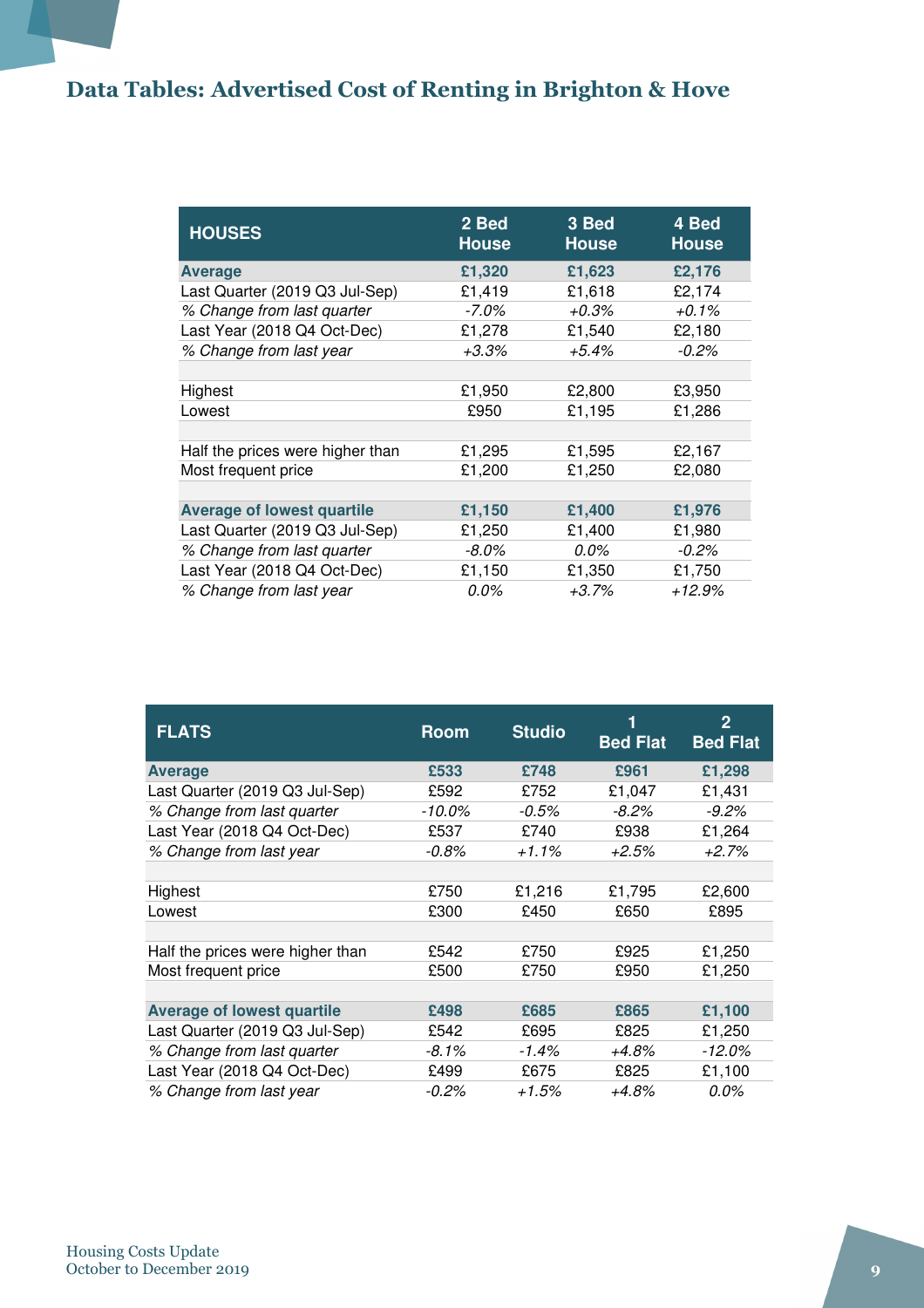### Gumtree: Advertised cost to rent in Brighton & Hove

| <b>Houses</b> |                                                   |         |                 |  |  |  |
|---------------|---------------------------------------------------|---------|-----------------|--|--|--|
|               | <b>Average Monthly House Rent &amp; Inflation</b> | Annual  |                 |  |  |  |
| <b>Size</b>   | 2019 Q4                                           | 2018 Q4 | <b>Increase</b> |  |  |  |
| 2 bed         | £1,159                                            | £1,422  | $-18.5%$        |  |  |  |
| 3 bed         | £1,518                                            | £1,577  | $-3.8%$         |  |  |  |
| 4 bed         | £1,851                                            | £2,189  | $-15.4%$        |  |  |  |
| Quarterly     |                                                   |         |                 |  |  |  |
|               | <b>Average Monthly House Rent &amp; Inflation</b> |         |                 |  |  |  |
| <b>Size</b>   | 2019 Q4                                           | 2019 Q3 | <b>Increase</b> |  |  |  |
| 2 bed         | £1,159                                            | £1,482  | $-21.8%$        |  |  |  |
| 3 bed         | £1,518                                            | £1,616  | $-6.1%$         |  |  |  |
| 4 bed         | £1,851                                            | £2,290  | $-19.1%$        |  |  |  |



The annual average advertised cost of renting a house has decreased with 2-bed houses showing the greatest decrease at -18.5%.

The quarterly average advertised cost of renting a house has decreased with 2-bed houses showing the greatest decrease at -21.8%.

|  | . .<br>۰,<br>÷<br>٠ |
|--|---------------------|
|--|---------------------|

| <b>Annual</b><br><b>Average Flat Prices &amp; Inflation</b> |                                            |                  |                 |  |  |  |  |  |
|-------------------------------------------------------------|--------------------------------------------|------------------|-----------------|--|--|--|--|--|
| <b>Size</b>                                                 | 2019 Q4                                    | 2018 Q4          | <b>Increase</b> |  |  |  |  |  |
| Room                                                        | £544                                       | £537             | $+1.4%$         |  |  |  |  |  |
| <b>Studio</b>                                               | £736                                       | £741             | $-0.8%$         |  |  |  |  |  |
| 1 bed                                                       | £994                                       | £976             | $+1.9%$         |  |  |  |  |  |
| 2 bed                                                       | £1,255                                     | £1,325           | $-5.3%$         |  |  |  |  |  |
|                                                             |                                            |                  |                 |  |  |  |  |  |
|                                                             | <b>Average Flat Prices &amp; Inflation</b> | <b>Quarterly</b> |                 |  |  |  |  |  |
| <b>Size</b>                                                 | 2019 Q4                                    | 2019 Q3          | <b>Increase</b> |  |  |  |  |  |
| Room                                                        | £544                                       | £559             | $-2.7%$         |  |  |  |  |  |
| <b>Studio</b>                                               | £736                                       | £753             | $-2.2%$         |  |  |  |  |  |
| 1 bed                                                       | £994                                       | £1,073           | $-7.4%$         |  |  |  |  |  |

£0 £200 £400 £600 £800 £1,000 £1,200 £1,400 £1,600 2017  $Q<sub>4</sub>$ 2018  $Q<sub>1</sub>$ 2018  $Q<sub>2</sub>$ 2018 Q3 2018  $Q<sub>4</sub>$ 2019  $Q1$ 2019  $Q<sub>2</sub>$ 2019 Q3 2019  $Q<sub>4</sub>$ Brighton & Hove Average Monthly Cost to Rent a Flat 2 bed 1 bed Studio Room Source: Gumtree

The annual average advertised cost of renting a room and a 1-bed flat has increased but the annual average advertised cost of renting a studio and 2-bed flat has decreased.

The quarterly average advertised cost of renting a room and flats has decreased with 2-bed flats showing the greatest decrease at -15.1%.

### Rent & Housing Benefit Comparison

The Local Housing Allowance (LHA) is a standard housing benefit rate based on the number and age of people in a household and the number of rooms that the household needs. It is a maximum amount payable, which may be reduced due to income and savings.

Despite increases in LHA rates for all but non-shared accommodation in April 2019, it is still less than all average rents.

#### Brighton & Hove Monthly Average Private Sector Rents & Housing Benefit (2019 Q4)



Note: The housing benefit local housing allowance calculated is only based on the number of bedrooms required, as all tenants are entitled to a kitchen and bathroom.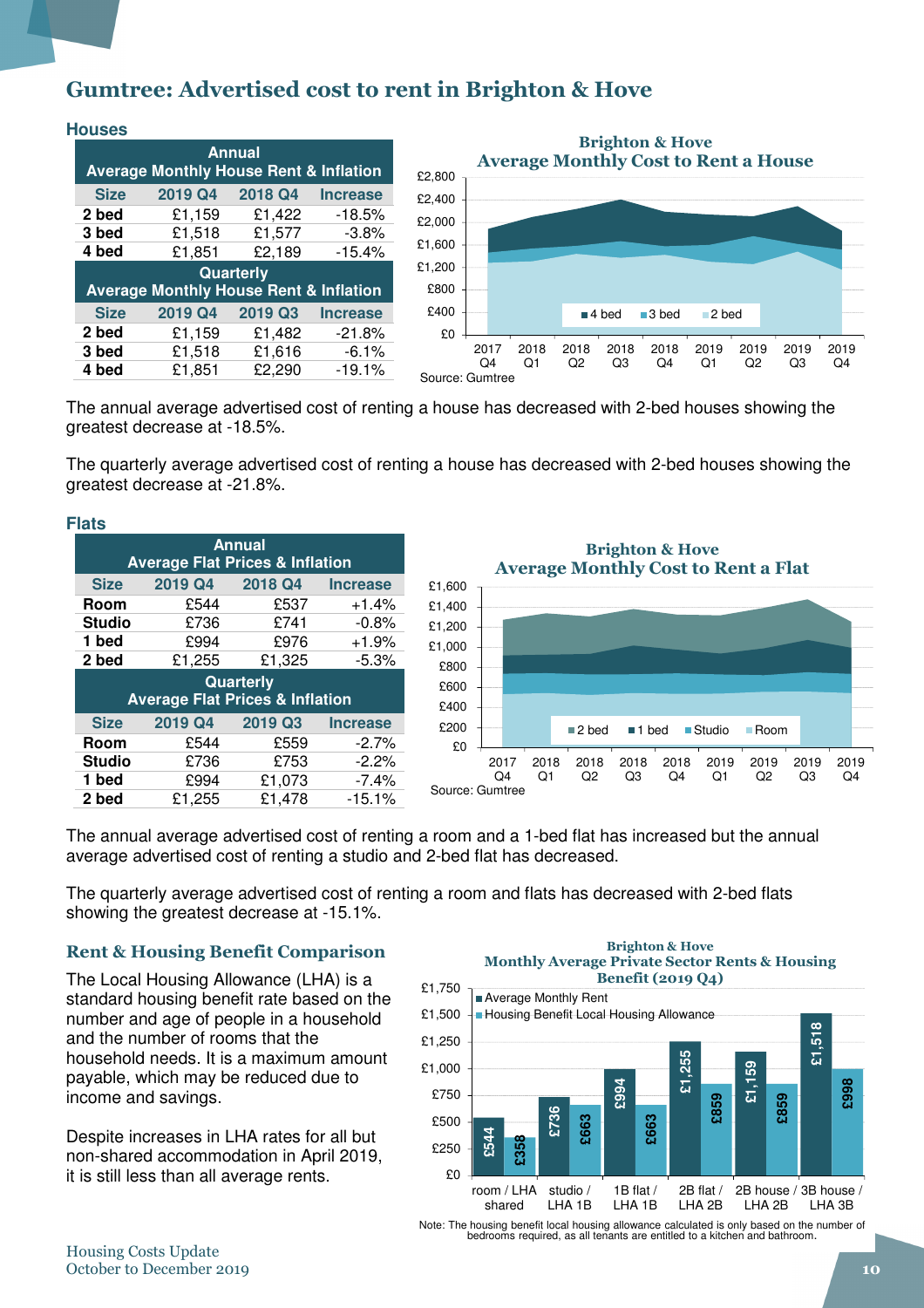### Comparison between Gumtree and Rightmove: Advertised Cost of Renting in Brighton & Hove

### **Houses**

|                                   | <b>Gumtree</b>        |                       |                       | <b>Rightmove</b>      |                       |                       |  |
|-----------------------------------|-----------------------|-----------------------|-----------------------|-----------------------|-----------------------|-----------------------|--|
| <b>HOUSES</b>                     | 2 Bed<br><b>House</b> | 3 Bed<br><b>House</b> | 4 Bed<br><b>House</b> | 2 Bed<br><b>House</b> | 3 Bed<br><b>House</b> | 4 Bed<br><b>House</b> |  |
| <b>Average</b>                    | £1,159                | £1,518                | £1,851                | £1,320                | £1,623                | £2,176                |  |
| Last Quarter (2019 Q3 Jul-Sep)    | £1,482                | £1,616                | £2,290                | £1,419                | £1,618                | £2,174                |  |
| % Change from last quarter        | $-21.8%$              | -6.1%                 | -19.1%                | -7.0%                 | $+0.3\%$              | +0.1%                 |  |
| Last Year (2018 Q4 Oct-Dec)       | £1,422                | £1,577                | £2,189                | £1,278                | £1,540                | £2,180                |  |
| % Change from last year           | $-18.5%$              | $-3.8\%$              | -15.4%                | $+3.3%$               | $+5.4\%$              | $-0.2\%$              |  |
|                                   |                       |                       |                       |                       |                       |                       |  |
| Highest                           | £1,450                | £2,695                | £3,500                | £1,950                | £2,800                | £3,950                |  |
| Lowest                            | £800                  | £1,250                | £1,300                | £950                  | £1,195                | £1,286                |  |
|                                   |                       |                       |                       |                       |                       |                       |  |
| Half the prices were higher than  | £1,200                | £1,450                | £1,800                | £1,295                | £1,595                | £2,167                |  |
| Most frequent price               | £1,250                | £1,500                | £2,000                | £1,200                | £1,250                | £2,080                |  |
|                                   |                       |                       |                       |                       |                       |                       |  |
| <b>Average of lowest quartile</b> | £995                  | £1,350                | £1,550                | £1,150                | £1,400                | £1,976                |  |
| Last Quarter (2019 Q3 Jul-Sep)    | £1,195                | £1,350                | £2,100                | £1,250                | £1,400                | £1,980                |  |
| % Change from last quarter        | $-16.7%$              | $0.0\%$               | $-26.2\%$             | $-8.0\%$              | $0.0\%$               | $-0.2\%$              |  |
| Last Year (2018 Q4 Oct-Dec)       | £1,125                | £1,450                | £1,870                | £1,150                | £1,350                | £1,750                |  |
| % Change from last year           | $-11.6%$              | -6.9%                 | $-17.1%$              | 0.0%                  | $+3.7%$               | $+12.9%$              |  |

### **Flats**

|                                   | <b>Gumtree</b> |               |                      |                      | <b>Rightmove</b> |               |                      |                      |
|-----------------------------------|----------------|---------------|----------------------|----------------------|------------------|---------------|----------------------|----------------------|
| <b>FLATS</b>                      | Room           | <b>Studio</b> | 1 Bed<br><b>Flat</b> | 2 Bed<br><b>Flat</b> | Room             | <b>Studio</b> | 1 Bed<br><b>Flat</b> | 2 Bed<br><b>Flat</b> |
| <b>Average</b>                    | £544           | £736          | £994                 | £1,255               | £533             | £748          | £961                 | £1,298               |
| Last Quarter (2019 Q3 Jul-Sep)    | £559           | £753          | £1,073               | £1,478               | £592             | £752          | £1,047               | £1,431               |
| % Change from last quarter        | $-2.7\%$       | -2.2%         | -7.4%                | $-15.1%$             | -10.0%           | $-0.5\%$      | -8.2%                | $-9.2%$              |
| Last Year (2018 Q4 Oct-Dec)       | £537           | £741          | £976                 | £1,325               | £537             | £740          | £938                 | £1,264               |
| % Change from last year           | 1.4%           | -0.8%         | 1.9%                 | $-5.3\%$             | -0.8%            | $+1.1\%$      | +2.5%                | +2.7%                |
|                                   |                |               |                      |                      |                  |               |                      |                      |
| Highest                           | £758           | £995          | £1,995               | £2,300               | £750             | £1,216        | £1,795               | £2,600               |
| Lowest                            | £300           | £500          | £650                 | £880                 | £300             | £450          | £650                 | £895                 |
|                                   |                |               |                      |                      |                  |               |                      |                      |
| Half the prices were higher than  | £550           | £748          | £950                 | £1,250               | £542             | £750          | £925                 | £1,250               |
| Most frequent price               | £600           | £650          | £950                 | £1,250               | £500             | £750          | £950                 | £1,250               |
|                                   |                |               |                      |                      |                  |               |                      |                      |
| <b>Average of lowest quartile</b> | £500           | £669          | £850                 | £1,100               | £498             | £685          | £865                 | £1,100               |
| Last Quarter (2019 Q3 Jul-Sep)    | £500           | £675          | £900                 | £1,250               | £542             | £695          | £825                 | £1,250               |
| % Change from last quarter        | 0.0%           | -0.9%         | $-5.6\%$             | -12.0%               | -8.1%            | $-1.4%$       | +4.8%                | -12.0%               |
| Last Year (2018 Q4 Oct-Dec)       | £480           | £680          | £850                 | £1,150               | £499             | £675          | £825                 | £1,100               |
| % Change from last year           | +4.2%          | -1.7%         | 0.0%                 | -4.3%                | -0.2%            | +1.5%         | +4.8%                | 0.0%                 |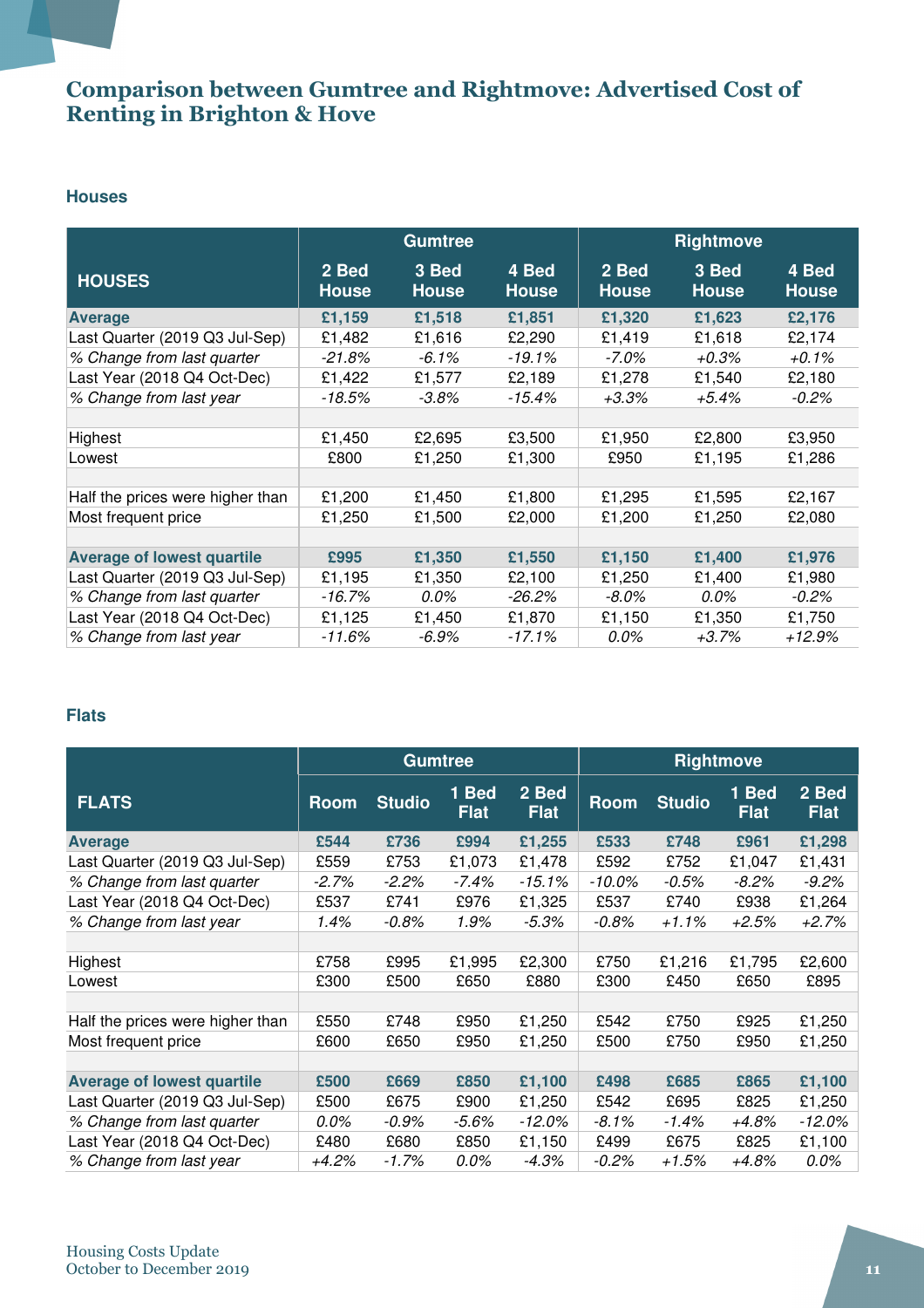### Valuation Office Agency

### Statistics on rents paid for private rented properties in the City

The following information it taken from data collected by the Valuation Office Agency on rents paid for properties in the city's private rented sector. The data is based on a sample of rental information. Although this sample changes over time, it still provides an indication of changes in the rental market.

The charts and tables compare the 12-month period from 1 October 2018 to 30 September 2019 to the pervious 12-month period from 1 October 2017 to 30 September 2018.

| <b>Sample Size</b>   |              |                |        |        |        |           |              |  |
|----------------------|--------------|----------------|--------|--------|--------|-----------|--------------|--|
| <b>Period</b>        | <b>Rooms</b> | <b>Studios</b> | 1 beds | 2 beds | 3 beds | $4+$ beds | <b>Total</b> |  |
| 1 Oct 17 - 30 Sep 18 | 150          | 260            | 990    | .120   | 480    | 800       | 3,800        |  |
| 1 Oct 18 - 30 Sep 19 | 70           | 260            | 990    | .160   | 460    | 540       | 3,480        |  |

### Average rent paid

When comparing the sample data, there has been an increase in the average rent paid for rooms, studios and 4-bed properties but a decrease in the average rent paid for 1-bed, 2-bed and 3-bed properties.

### **Single People and Couples**

| <b>Annual</b><br><b>Average Monthly Rent &amp; Inflation</b> |         |         |                 |  |  |  |  |
|--------------------------------------------------------------|---------|---------|-----------------|--|--|--|--|
| <b>Size</b>                                                  | 2018/19 | 2017/18 | <b>Increase</b> |  |  |  |  |
| Room                                                         | £506    | £504    | $+0.4%$         |  |  |  |  |
| <b>Studio</b>                                                | £703    | £681    | $+3.2%$         |  |  |  |  |
| 1 bed                                                        | £888    | £905    | $-1.9%$         |  |  |  |  |

#### Brighton & Hove Average Monthly Cost



### **Families and larger households**

| <b>Annual</b><br><b>Average Monthly Rent &amp; Inflation</b> |         |         |                 |  |  |  |  |
|--------------------------------------------------------------|---------|---------|-----------------|--|--|--|--|
| <b>Size</b>                                                  | 2018/19 | 2017/18 | <b>Increase</b> |  |  |  |  |
| 2 bed                                                        | £1,180  | £1,207  | $-2.2%$         |  |  |  |  |
| 3 bed                                                        | £1,510  | £1,529  | $-1.2%$         |  |  |  |  |
| $4$ bed+                                                     | £2,511  | £2,448  | $+2.6%$         |  |  |  |  |

#### Brighton & Hove Average Monthly Cost



Source: VOA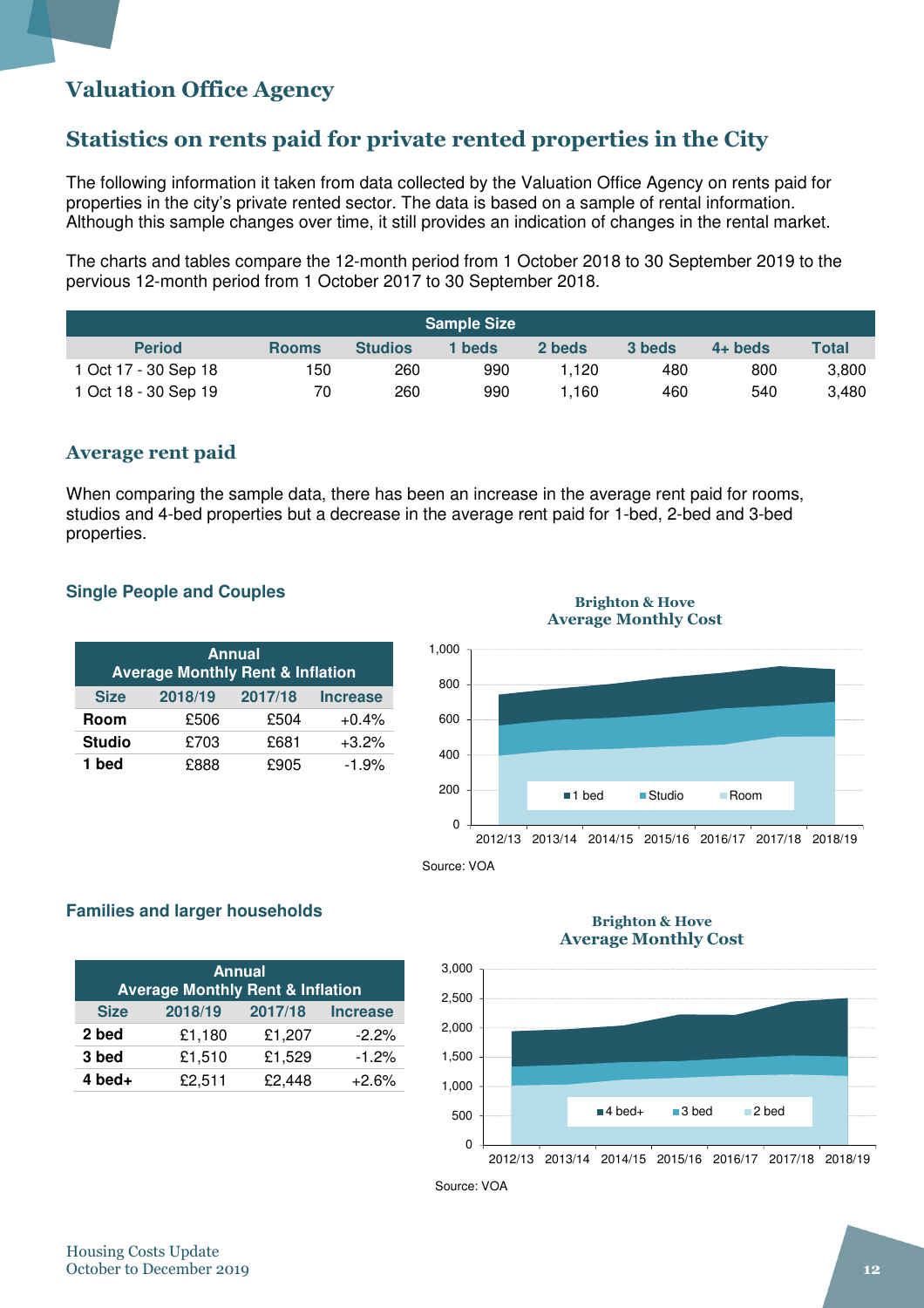### Valuation Office Agency (continued)

### **Rent & Housing Benefit Comparison**

The Local Housing Allowance (LHA) is a standard housing benefit rate based on the number and age of people in the household and the number of rooms that the household needs.

The LHA is a maximum amount payable, which may be reduced due to income and savings.

The local housing allowance<sup>1</sup> is less than all average rents which could reduce the chances of those on benefits finding an affordable home.



Note: The housing benefit local housing allowance calculated is only based on the number of bedrooms required, as all tenants are entitled to a kitchen and bathroom.

### **Annual Comparisons**

The table shows the annual changes in the rents paid for properties in the city; comparing the average, median, and upper and lower quartiles<sup>2</sup>

|                                           | <b>Room</b> | <b>Studio</b> | 1-Bed    | 2-Bed    | 3-Bed    | $4 - Bed +$ |
|-------------------------------------------|-------------|---------------|----------|----------|----------|-------------|
| <b>Average</b>                            | £506        | £703          | £888     | £1,180   | £1,510   | £2,511      |
| Last Year (1 Oct 2018 - 30 Sep 2019)      | £504        | £681          | £905     | £1,207   | £1,529   | £2,448      |
| % Change from last year                   | $+0.4\%$    | $+3.2\%$      | $-1.9\%$ | $-2.2\%$ | $-1.2\%$ | $2.6\%$     |
|                                           |             |               |          |          |          |             |
| Half the prices were higher than (median) | £498        | £700          | £875     | £1,155   | £1,467   | £2,423      |
| Last Year (1 Oct 2018 – 30 Sep 2019)      | £507        | £670          | £875     | £1,175   | £1,500   | £2,329      |
| % Change from last year                   | $-1.8\%$    | +4.5%         | 0.0%     | -1.7%    | $-2.2\%$ | $+4.0\%$    |
|                                           |             |               |          |          |          |             |
| <b>Upper quartile</b>                     | £585        | £750          | £950     | £1,295   | £1,650   | £3,120      |
| Last Year (1 Oct 2018 – 30 Sep 2019)      | £575        | £725          | £950     | £1,300   | £1,650   | £2,817      |
| % Change from last year                   | $+1.7%$     | $+3.4\%$      | 0.0%     | $-0.4\%$ | $0.0\%$  | +10.8%      |
|                                           |             |               |          |          |          |             |
| <b>Lower quartile</b>                     | £445        | £650          | £800     | £1,000   | £1,300   | £1,974      |
| Last Year (1 Oct 2018 - 30 Sep 2019)      | £425        | £620          | £800     | £1,045   | £1,350   | £1,993      |
| % Change from last year                   | $+4.7%$     | +4.8%         | 0.0%     | $-4.3\%$ | $-3.7\%$ | $-1.0\%$    |

l

<sup>1</sup> Using LHA rates from April 2018 - shared accommodation £358, 1-bed £663, 2-bed property £859, 3-bed £998, 4-bed £1,471 per month

<sup>&</sup>lt;sup>2</sup> The upper quartile has the top 25% of rents above it and the lower quartiles has the bottom 25% of rents below it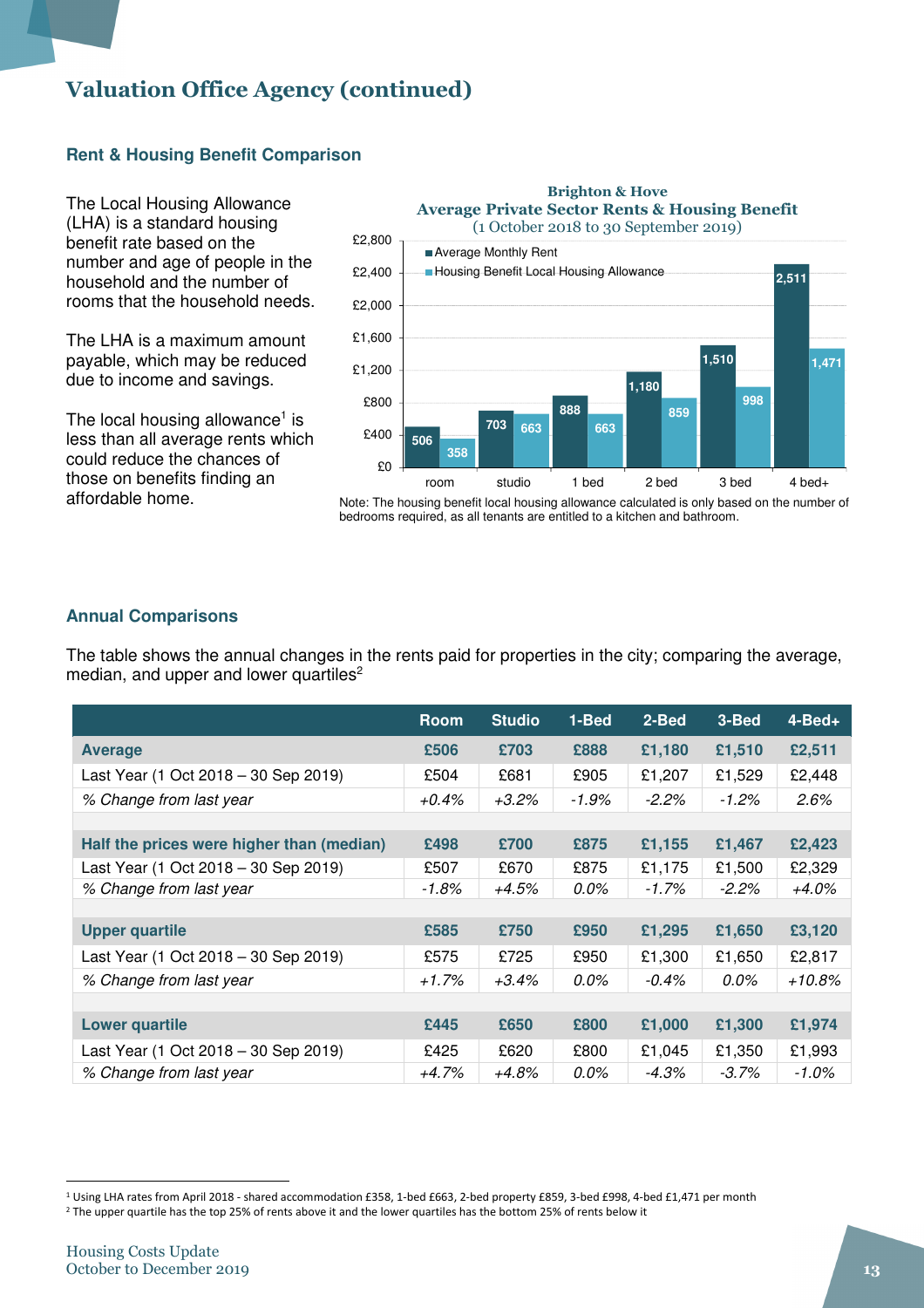### Valuation Office Agency (continued)

The charts compare the average monthly rents in England, the South East and Brighton & Hove

### **Room**

The average monthly cost to rent a room in Brighton & Hove was 21% higher than England and 15% higher than South East



### **Studio**

The average monthly cost to rent a studio property in Brighton & Hove was 10% higher than England and 19% higher than South East



### **1-bed**

The average monthly cost to rent a property with 1 bedroom in Brighton & Hove was 25% higher than England and 22% higher than South East

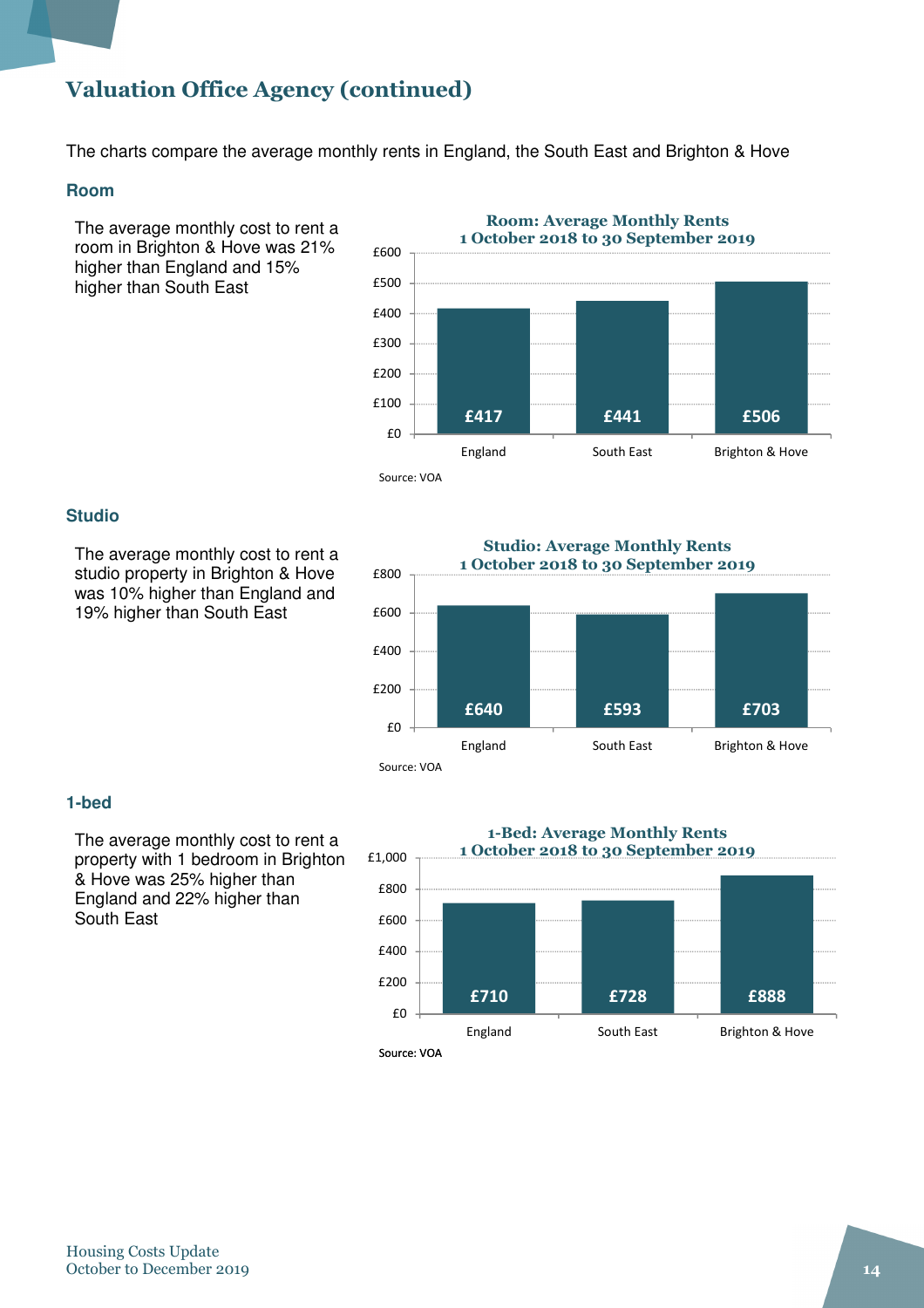### Valuation Office Agency (continued)

### **2-bed**

The average monthly cost to rent a property with 2 bedrooms in Brighton & Hove was 49% higher than England and 27% higher than South East



#### **3-bed**

The average monthly cost to rent a property with 3 bedrooms in Brighton & Hove was 66% higher than England and 32% higher than South East

#### 3-Bed: Average Monthly Rents 1 October 2018 to 30 September 2019



#### **4-bed+**

The average monthly cost to rent a property with 4 or more bedrooms in Brighton & Hove was 58% higher than England and 33% higher than South East.

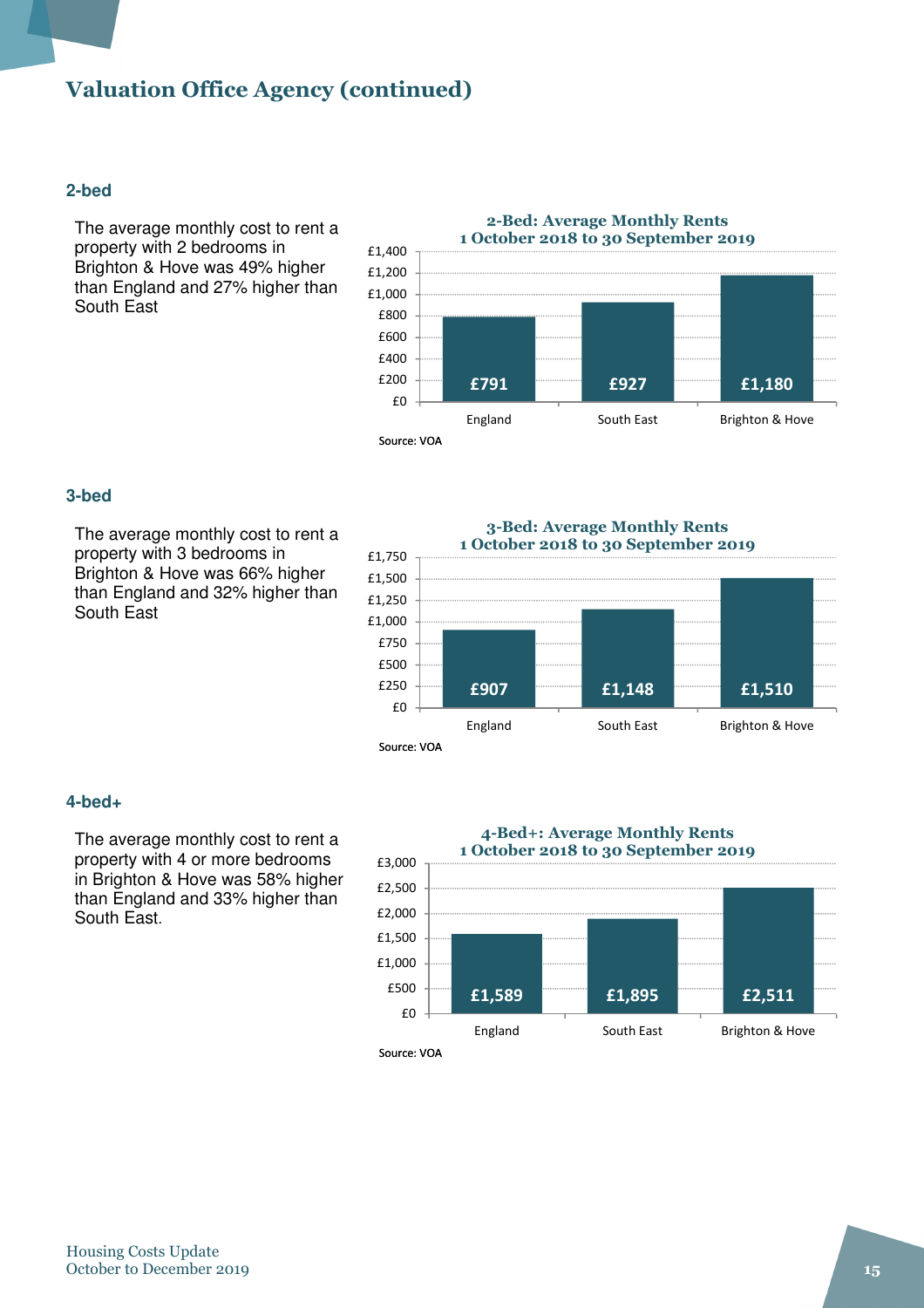### Comparison with the Consumer Price Index and Retail Price Index

0% 1%

The charts compare the average annual rent inflation in Brighton & Hove, England and the South East to the Comsumer Price Index (CPI) and Retail Price Index (RPI) over a five year period from 1 October 2012 to 30 September 2019.

#### **Brighton & Hove**

With the exception of 3-bed properties the average cost to rent has increased at a greater rate than the CPI and RPI indices.

With the exception of 3-bed properties the average cost to rent in the city has increased at a greater rate than England.

With the exception of 2-bed and 3 bed properties the average cost to rent in the city has increased at the same or greater rate than in the South East.

#### **England**

With the exception of studios, the average cost to rent has increased at a greater rate than the CPI index.

The average cost to rent a roomm 3-bed and 4-bed property has increased at a greater rate than the RPI.



Room Studio 1-Bed 2-Bed 3-Bed 4-Bed+ CPI RPI Source: VOA





#### **South East**

The average cost to rent has increased at a greater rate than the CPI index.

With the exception of 4-bed+ properties the average cost to rent has increased at a greater rate than the RPI index or at the same rate.



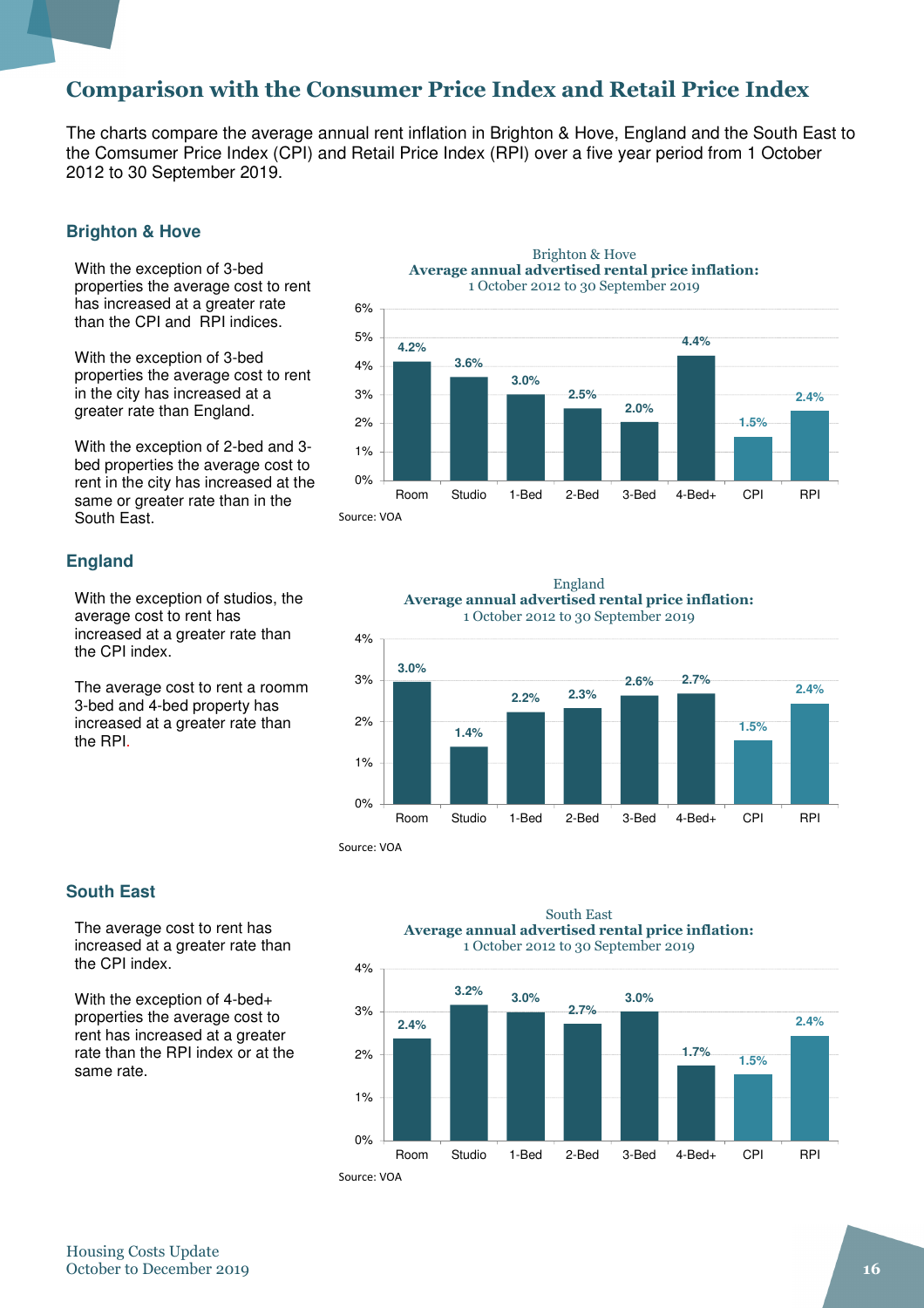### Renting a Room in Brighton & Hove

The charts below show the average advertised monthly cost of renting a room in the city, either as part of a shared house or as a lodger. The data was taken from the Spareroom website on a monthly basis and many of the rents included bills.

In 2019 the average monthly advertised rent for the city was £567 which was an annual increase of 1.0%. An average of 696 rooms were advertised each month; an annual increase of 28.7%.

The annual average monthly cost to rent a room increased in three of the city's postal districts, with the greatest increase in BN41.

In BN3 the annual average monthly cost to rent a room decreased by -0.8%

| % Change from 2018 |                 |            |             |  |  |
|--------------------|-----------------|------------|-------------|--|--|
| BN1                | BN <sub>2</sub> | <b>BN3</b> | <b>BN41</b> |  |  |
| $+2.0\%$           | $+1.6%$         | $-0.8%$    | $+4.0%$     |  |  |

There was an annual increase in the average number of rooms advertised in all of the city's postal districts, with the greatest increase in BN2.

| % Change from 2018 |                 |            |             |  |
|--------------------|-----------------|------------|-------------|--|
| BN1                | BN <sub>2</sub> | <b>BN3</b> | <b>BN41</b> |  |
| +26.0%             | $+37.8%$        | $+23.3%$   | $+7.2\%$    |  |



The chart shows the average annual inflation for the advertised price of renting a room and compares this with the CPI and RPI annual inflation.

The annual inflation across the city has increased at a greater rate than the CPI index. With the exception of BN3 the annual inflation has increased at a greater rate than RPI index.

Brighton & Hove Rooms: Average advertised cost in 2019







Brighton & Hove Rooms: Average annual rent inflation 2015 - 2019



Source: Spareroom and ONS Consumer Price Indices

5%